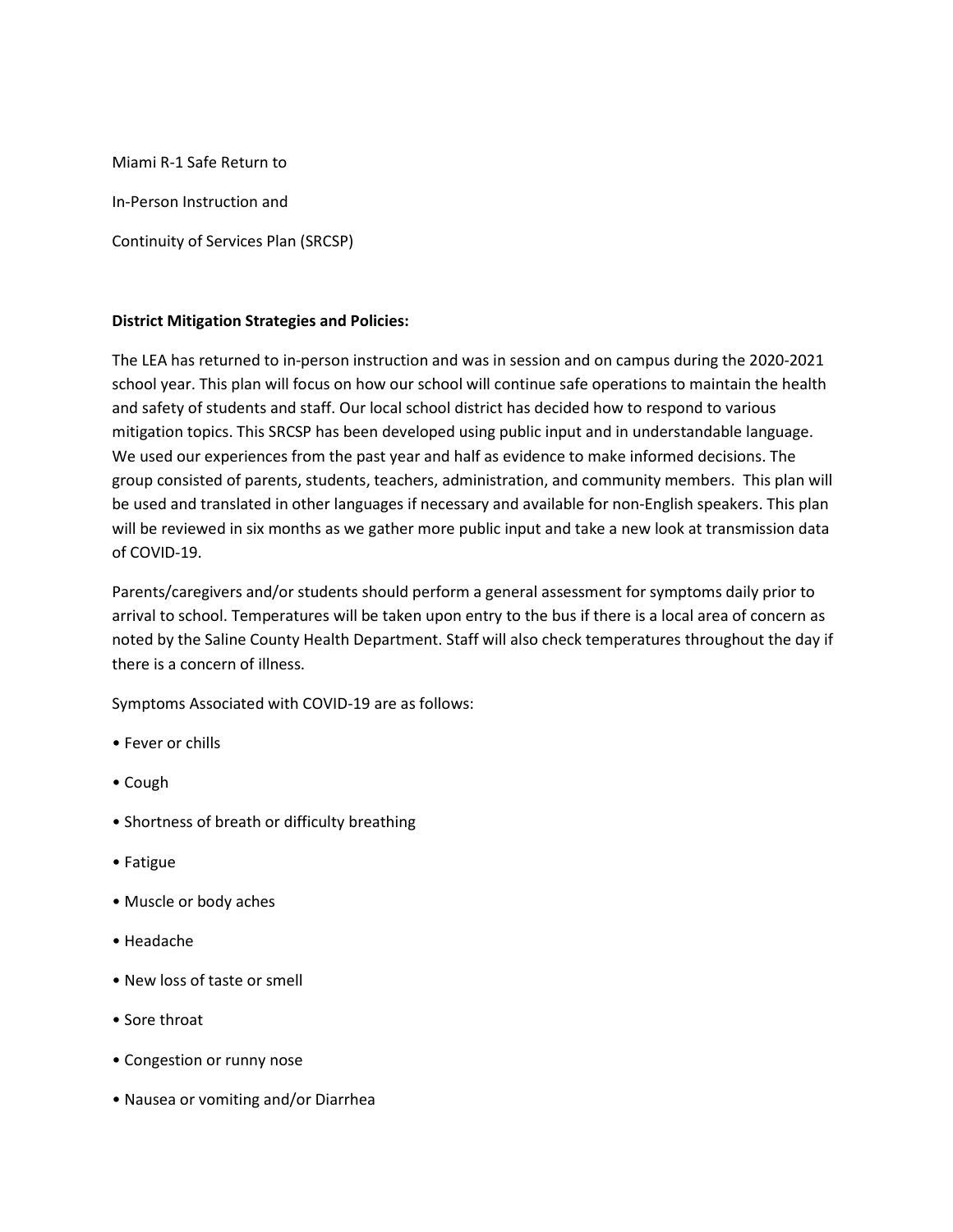Staff and students with evidence of an acute illness or contact with a person with COVID-19 should not report to school. School staff should recognize that non-infectious conditions (e.g. asthma) and acute infections (e.g. influenza) can mimic COVID-19 in children. These conditions do not warrant isolation for the length of time as COVID-19. In cases where COVID-19 testing cannot be performed in a student with acute illness, the decision to return to school should be made by the school administrator in conjunction with the student's medical provider.

#### Hand Hygiene:

Hand hygiene is an important step in decreasing the spread of the virus that causes COVID-19. Hand hygiene should occur:

- Before, during, and after preparing food
- Before eating food
- Before and after treating a cut or wound
- Before and after touching (e.g. putting on or taking off) a mask
- After using the toilet
- After cleaning up a child who has used the toilet
- After blowing your nose, coughing, or sneezing
- After touching an animal, animal feed, or animal waste
- After touching garbage

Hand washing instructions will be reviewed with students:

• Wet hands with clean, running water (warm or cold), and apply soap.

• Lather hands by rubbing them together with the soap. Lather the backs of hands, between fingers, and under nails.

- Scrub hands for at least 20 seconds. Hum the "Happy Birthday" song from beginning to end twice.
- Rinse hands well under clean, running water.
- Dry hands using a clean towel or air dry them.

An alcohol-based hand sanitizer that contains at least 60% alcohol can be used if soap and water are not available.

- Apply hand sanitizer product to the palm of one hand.
- Rub hands together.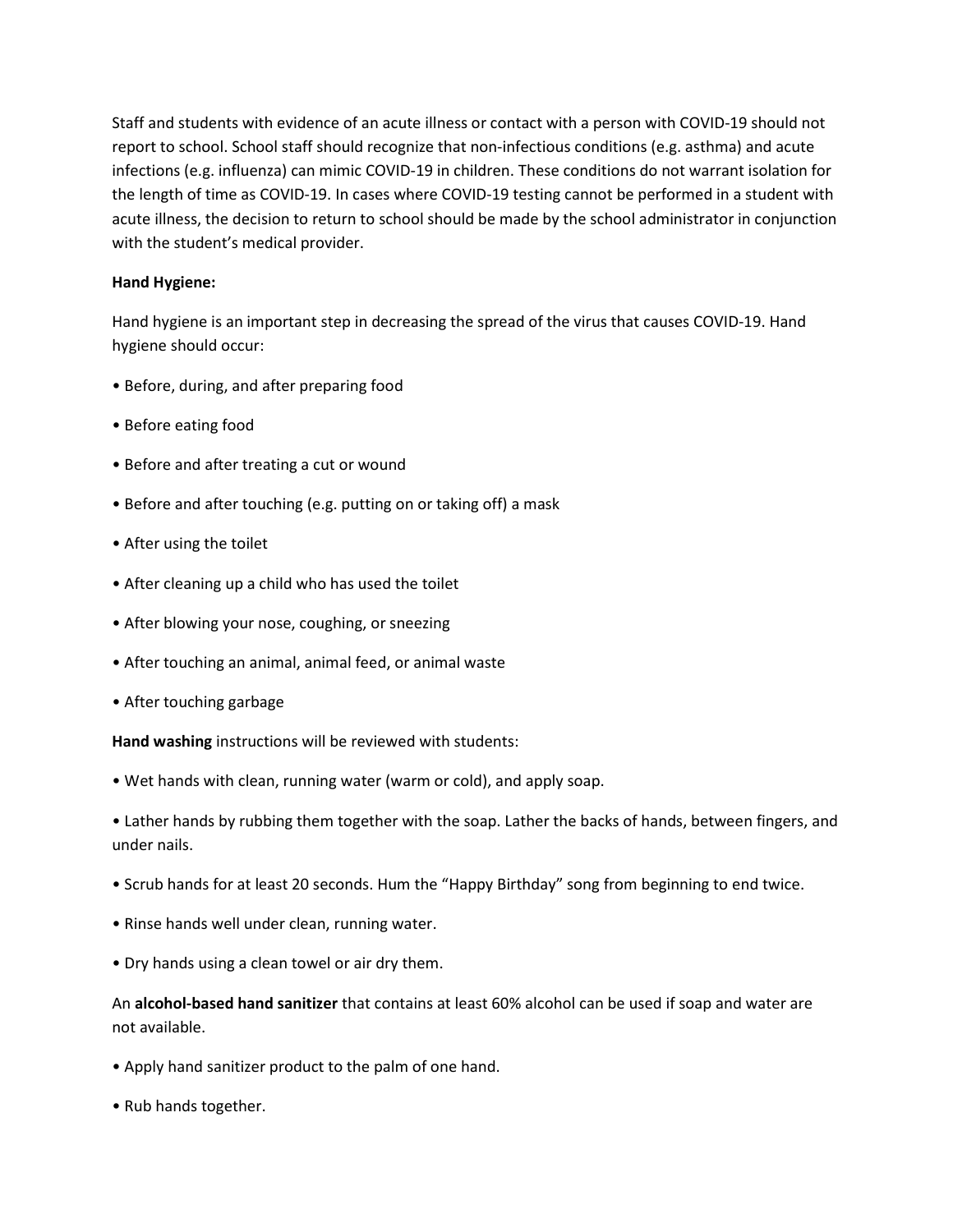• Rub the gel over all the surfaces of hands and fingers until hands are dry. This should take around 20 seconds.

## Respiratory Etiquette:

In accordance with CDC guidelines the following measures to contain respiratory secretions will be utilized for all individuals with signs and symptoms of a respiratory infection. All staff will train and monitor compliance of students daily in proper etiquette.

- Cover your mouth and nose with a tissue when coughing or sneezing;
- Use in the nearest waste receptacle to dispose of the tissue after use;
- Perform hand hygiene (e.g., hand washing with non-antimicrobial soap and water, alcoholbased hand rub, or with an antiseptic handwash) after having contact with respiratory secretions and contaminated objects/materials.

### Universal Wearing of Masks:

Masking at this time is optional for staff, students, and visitors. The Miami BOE would like families, staff, and visitors to be able to make the decision whether to mask, or not mask their children, or selves. The only exception with this is with children who ride the bus.

If the Saline County Health Department reports an increase of active COVID-19 cases, they may require your child to wear a mask when riding the bus. Please let us know if you are in need of masks. They will be provided per request and for free. If you choose to send a mask with your child and have specific directions for usage, please communicate those to us so we can ensure your child is correctly wearing their mask. On the other hand, if you do not want your child to wear a mask at any time then please communicate that to us as well. Masks are available in every classroom. If a child wants to wear one, we will allow them to do so unless you as the parent, or guardian has told us differently.

# Correct Wearing of Masks:

The Centers for Disease Control (CDC) recommends wearing a mask that covers the nose and mouth and fits snugly against the sides of the face, as a measure to contain the wearer's respiratory droplets and help protect their co-workers and members of the general public. If you as the parent or guardian requests your child wear a mask, staff will train and monitor correct wearing of masks.

# Cleaning and Disinfecting Procedures:

Regular classroom and school cleaning and disinfecting will occur with a focus on cleaning/disinfecting efforts for common areas. High-touch surfaces and items that are touched routinely and frequently throughout the day. All custodial cleaning activities will be performed daily, while highly touched surfaces will be required more often throughout the day. We have actually hired another custodian to help keep our school as sanitary and clean as possible.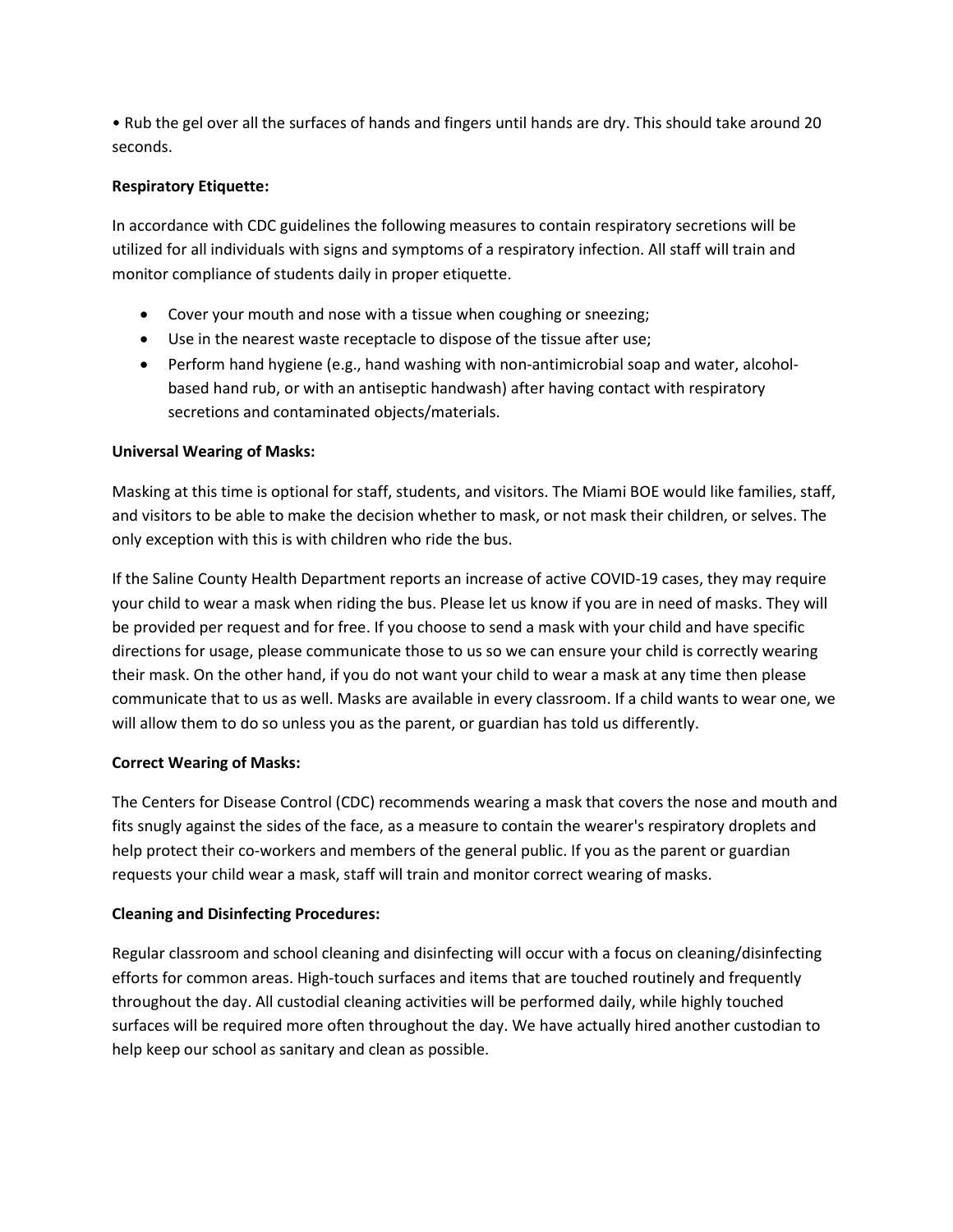### Cleaning and maintaining healthy facilities, including improving ventilation:

The Miami R-1 Board of Education is working with the superintendent of schools to utilize ESSER funds to maintain healthy facilities which includes improving ventilation. The Board of Education is in the process of replacing/upgrading our HVAC system to include air purification. We also have an outdoor classroom to allow teachers to get students outside and learning in the fresh air. Classroom windows are encouraged to be cracked or open in learning spaces if possible. Old windows and screens will be replaced to encourage this practice and provide easier use.

Visitors will be kept at a minimum in the buildings. Many meetings with families and teachers will be conducted via teleconference. For larger meetings we will stagger the amount of families in the building at one time. Outdoor activities will take preference over indoor events. Indoor events with larger gatherings will only be held if the local levels of transmission are low.

# Physical Distancing (including the use of cohorts)

Physical distancing and cohorting will be utilized when possible to minimize COVID-19 exposure and assist with contact tracing should a child or staff become ill. When physical distancing cannot be maintained, children will be kept in cohorts when possible. This means that the children learn together, eat together and play together allowing for the rapid identification of those who have been exposed should a positive COVID-19 case occur in the cohort. Teachers will also rotate between classrooms if needed instead of having children move from class to class to minimize mixing of students between classes.

#### Contact Tracing, Isolation, and Quarantine:

Contract tracings, isolations, and quarantines will be facilitated in collaboration with the local county health department. The state health department will also be utilized if deemed necessary by the superintendent of schools/nurse to gather more information on specific instances. The school and/or school staff may be notified of a COVID-19 positive case prior to the local health department. In this case, the school liaison to the health department should promptly notify the health department where the staff member or student resides to report the case. In the event of a positive case at our school, we will be working closely with the Saline County Health Department for directions on how to respond. If the illness is realized at school, we have an identified precautionary room that will be utilized for ill students until an adult arrives for pick-up. Each case is different and the guidelines to positive cases are ever changing. With our school being so small, confidentiality will be a priority.

#### Diagnostic and Screening Testing:

We will continue providing rapid antigen tests as a service to staff and students with symptoms with parental permission. Students will only be tested in the event their parent, or guardian has requested the test for them. As the district's nurse, Mrs. Pace has been trained to administer this screening tool for COVID-19. This is the non-invasive test and is not placed very high in the nasal cavity. Again, this test will only be administered per parental consent.